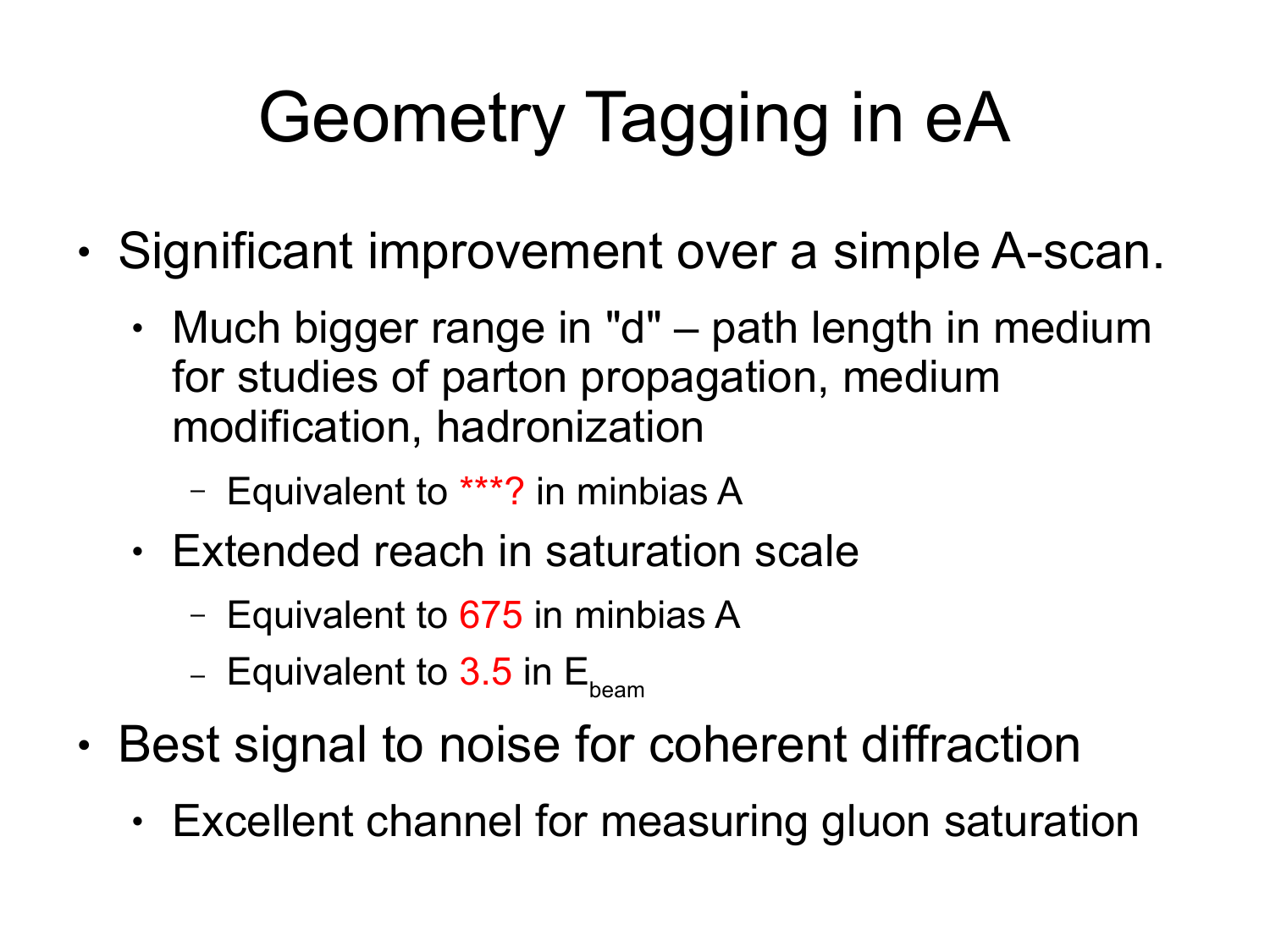#### Geometry tagging much better than A scan

Zheng et al., EPJA 50 (2014) 189



Extrapolate <d>(A) to see effective A achievable with evaporation neutrons alone (we should do better).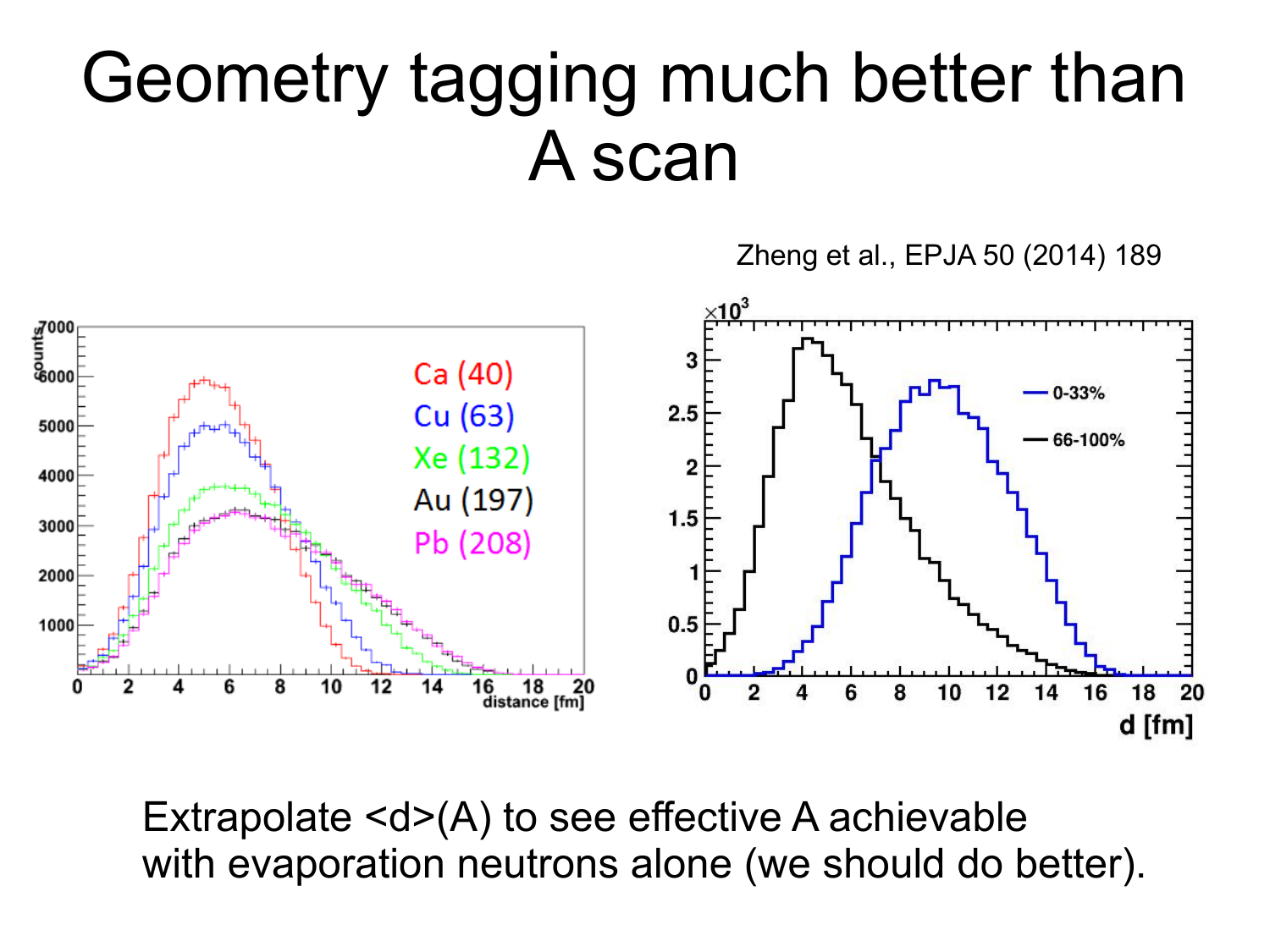#### Improved saturation reach

50% increase in  $\mathsf{Q}^2_{\phantom{2}\mathsf{sat}}$ Aeff x(1.5)<sup>3</sup> I.e **Aeff=675**

Or equivalent to: 3.5x increase in  $x_{B}$ 3.5x increase in s 3.5 $x$  increase in  $E_{\text{beam}}$ 

Phase I to Phase I.5 (Phase II ~ 10xPhase I) White paper Fig. 3.9 Arxiv.org:1212.1701v3

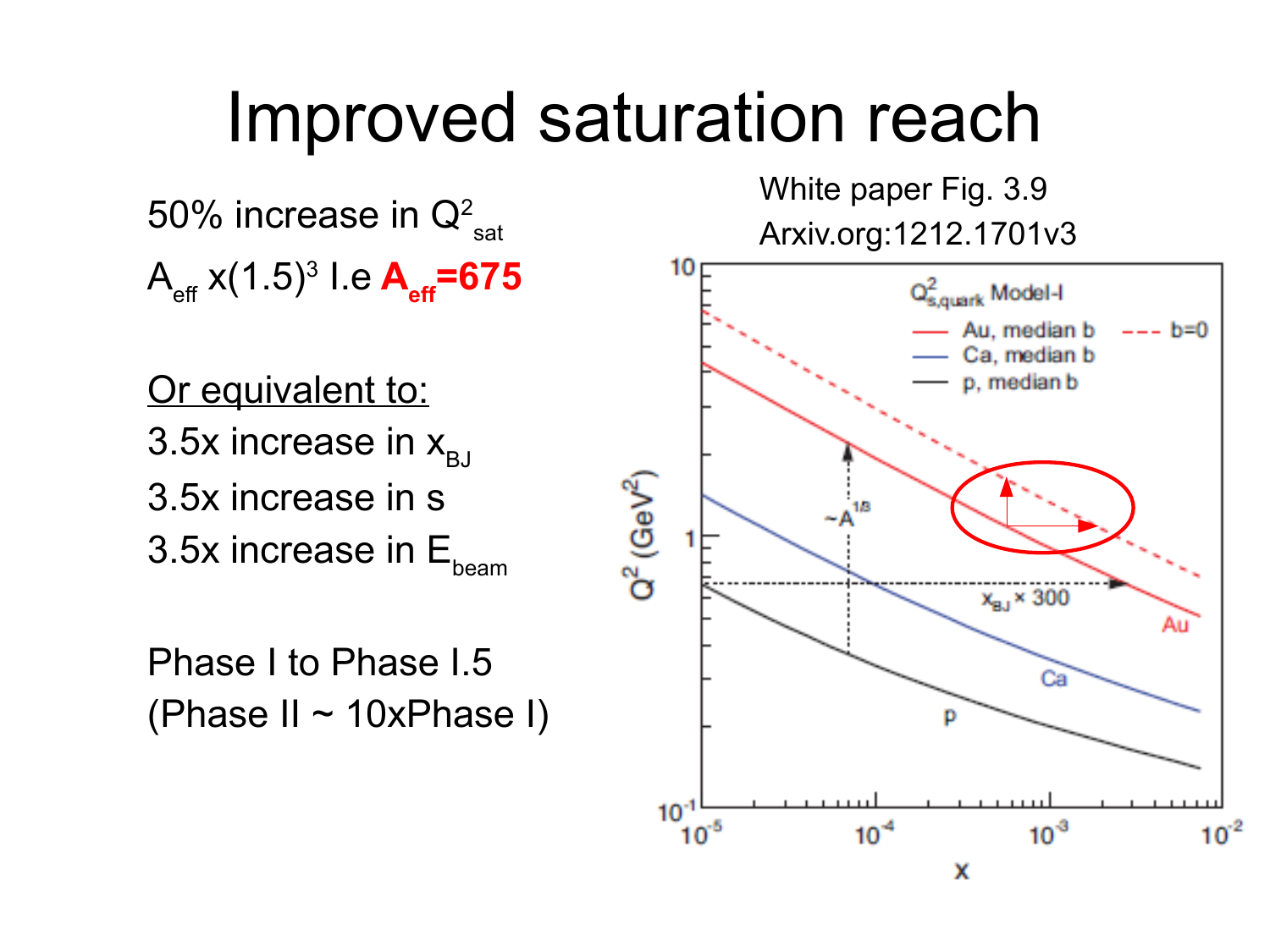#### Incoherent diffraction ratio



Figure 4: Ratio of two vector meson incoherent diffractive cross-sections in central events relative to minimum bias events as a function of  $Q^2$ . See text for details.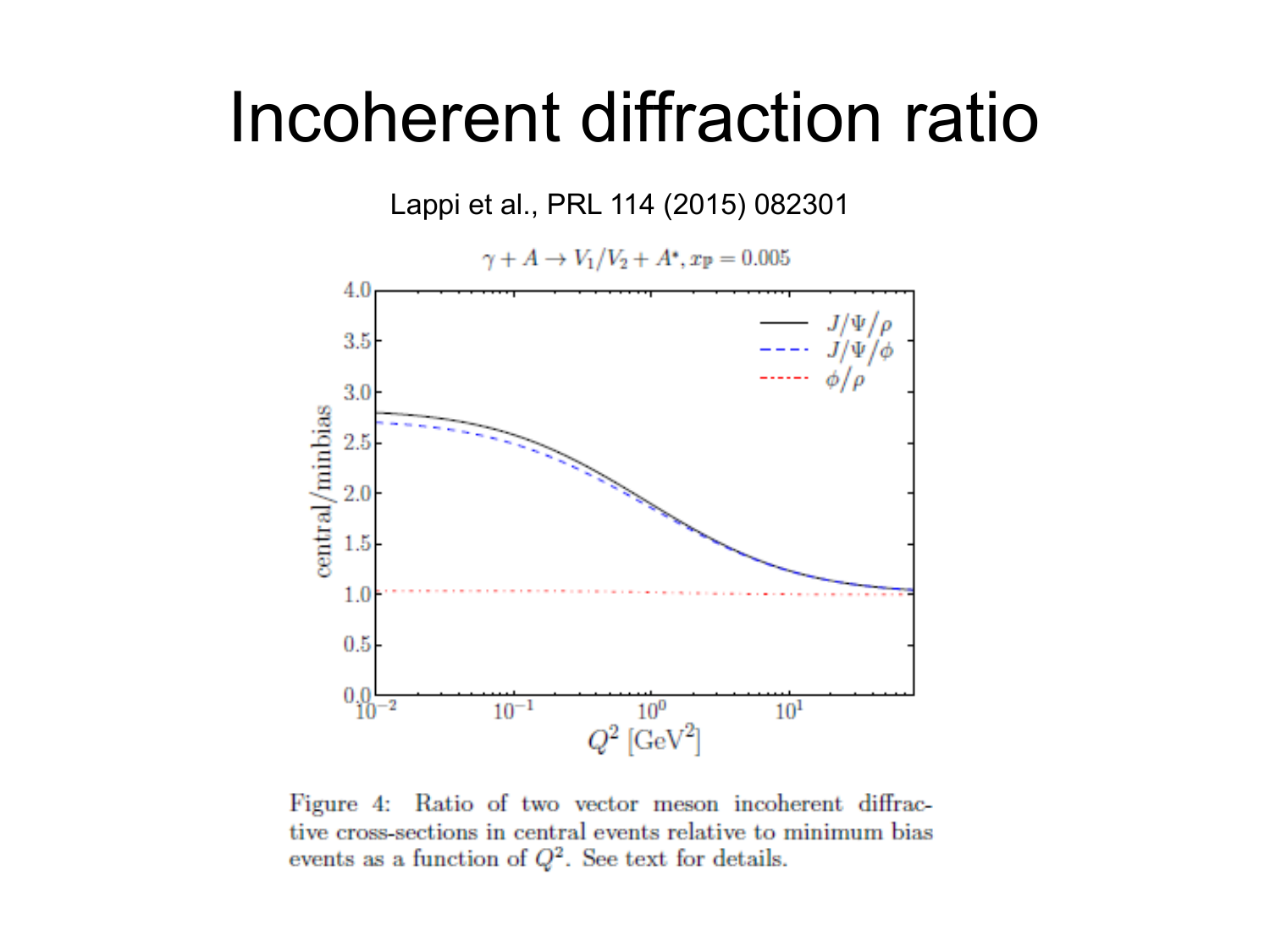### Coherent Diffraction tagging & t reach

White paper arxiv.org:1212.1701v3 from Toll, Ullrich



Figure 3.23:  $d\sigma/dt$  distributions for exclusive  $J/\psi$  (left) and  $\phi$  (right) production in coherent and incoherent events in diffractive  $e + Au$  collisions. Predictions from saturation and non-saturation models are shown.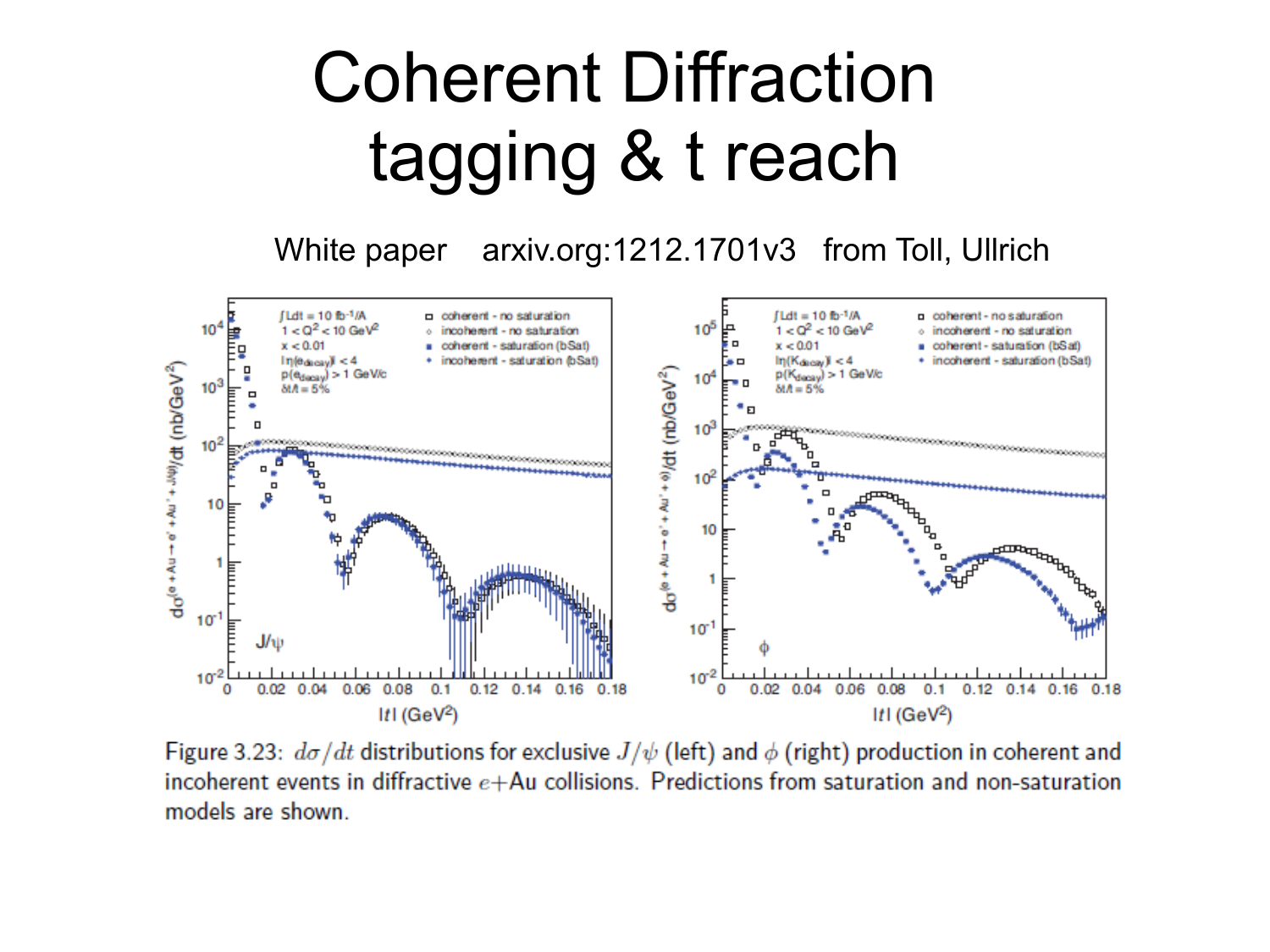#### Direct measure of gluon saturation

White paper arxiv.org:1212.1701v3 from Toll, Ullrich



Figure 3.24: The Fourier transforms obtained in [201] from the distributions in Figure 3.23 for  $J/\psi$ -mesons in the upper row and  $\phi$ -mesons in the lower row. The results from both saturation (right) and non-saturation (left) models are shown. The used input Woods-Saxon distribution is shown as a reference in all four plots.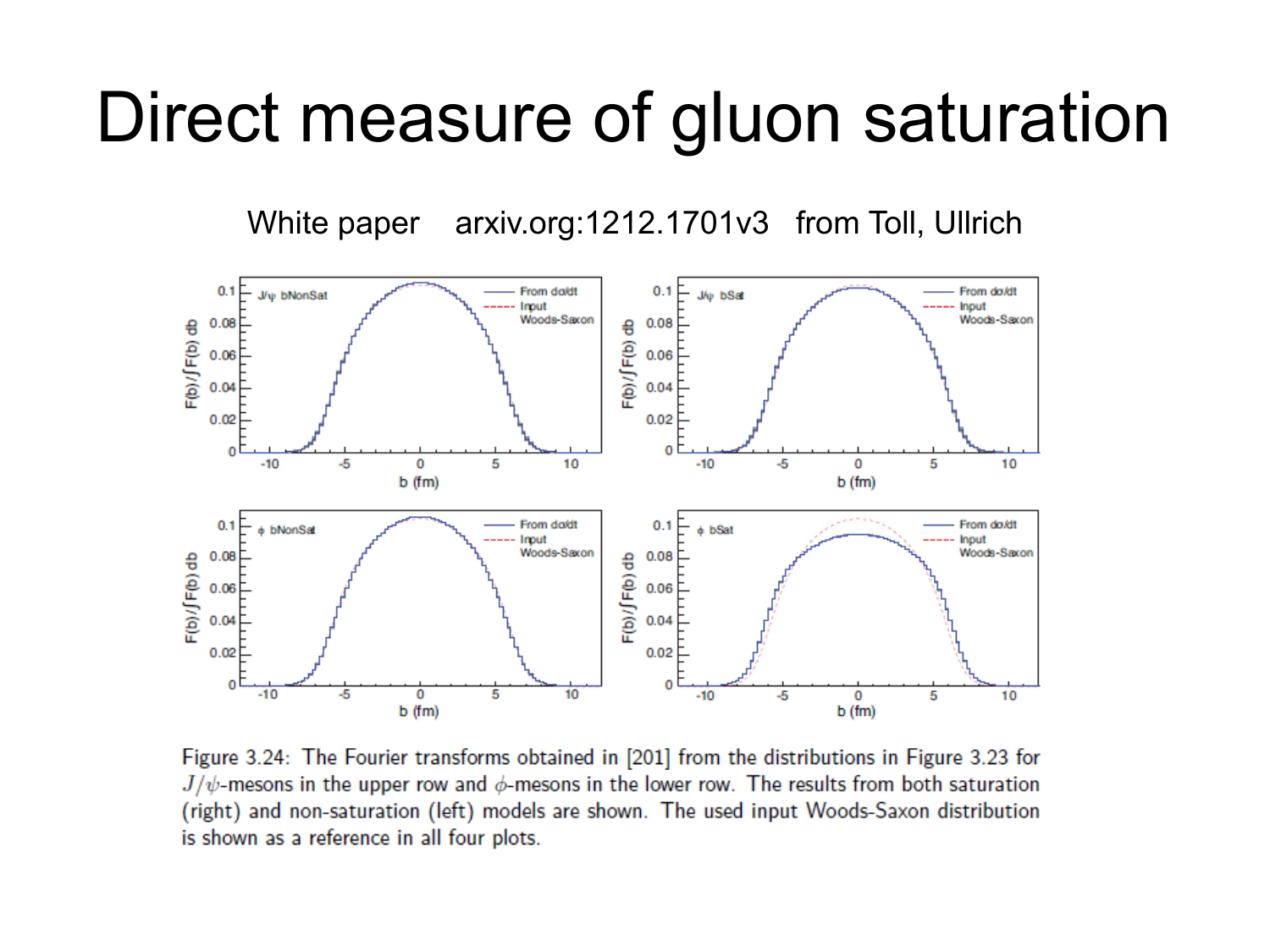# Lost opportunity (so far)

- $\cdot$  The Large Acceptance Detector @JLEIC should be the gold standard for geometry tagging (and coherent diffraction).
	- $\cdot$  Inherent advantage of JLEIC IR characteristics
	- $\cdot$  Detector design already well optimized for this
- Almost every eA theory paper should have a page mentioning the impact of geometry tagging on that physics and using resolution #s or figures from JLEIC-LAD to illustrate that, since it's close to an "ideal" detector for this physics.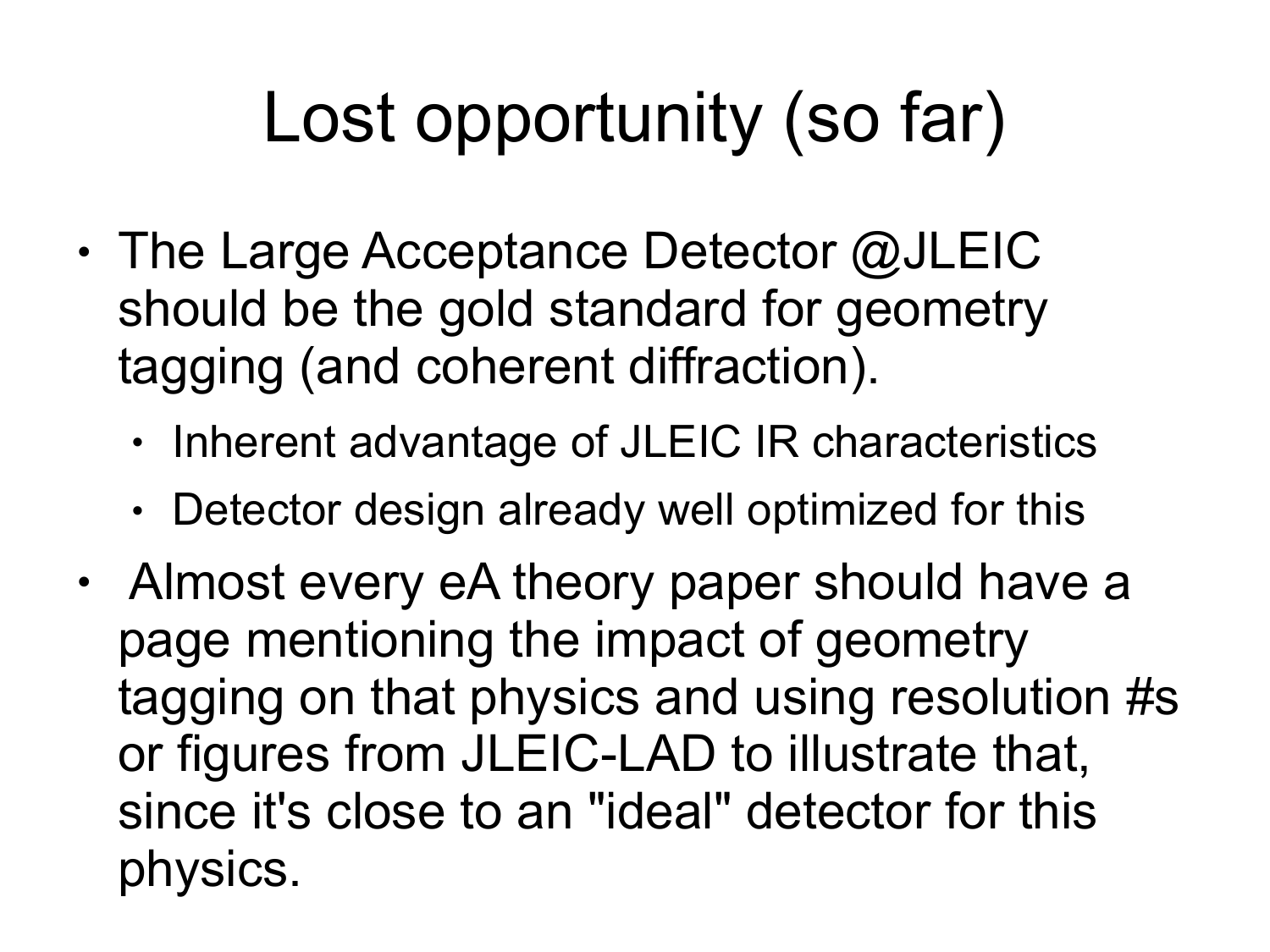# Next opportunity

- JLAB12 should be able to access the "path length in medium" physics as well – and "now". This physics actually benefits from low energy where there is a larger effect.
	- $\cdot$  Can we check E665's low average # of evaporation neutrons/event?
	- $\cdot$  Can we do a higher statistics version of the "grey" track" studies on INC-tagging?
	- Can we measure neutrons and grey tracks simultaneously?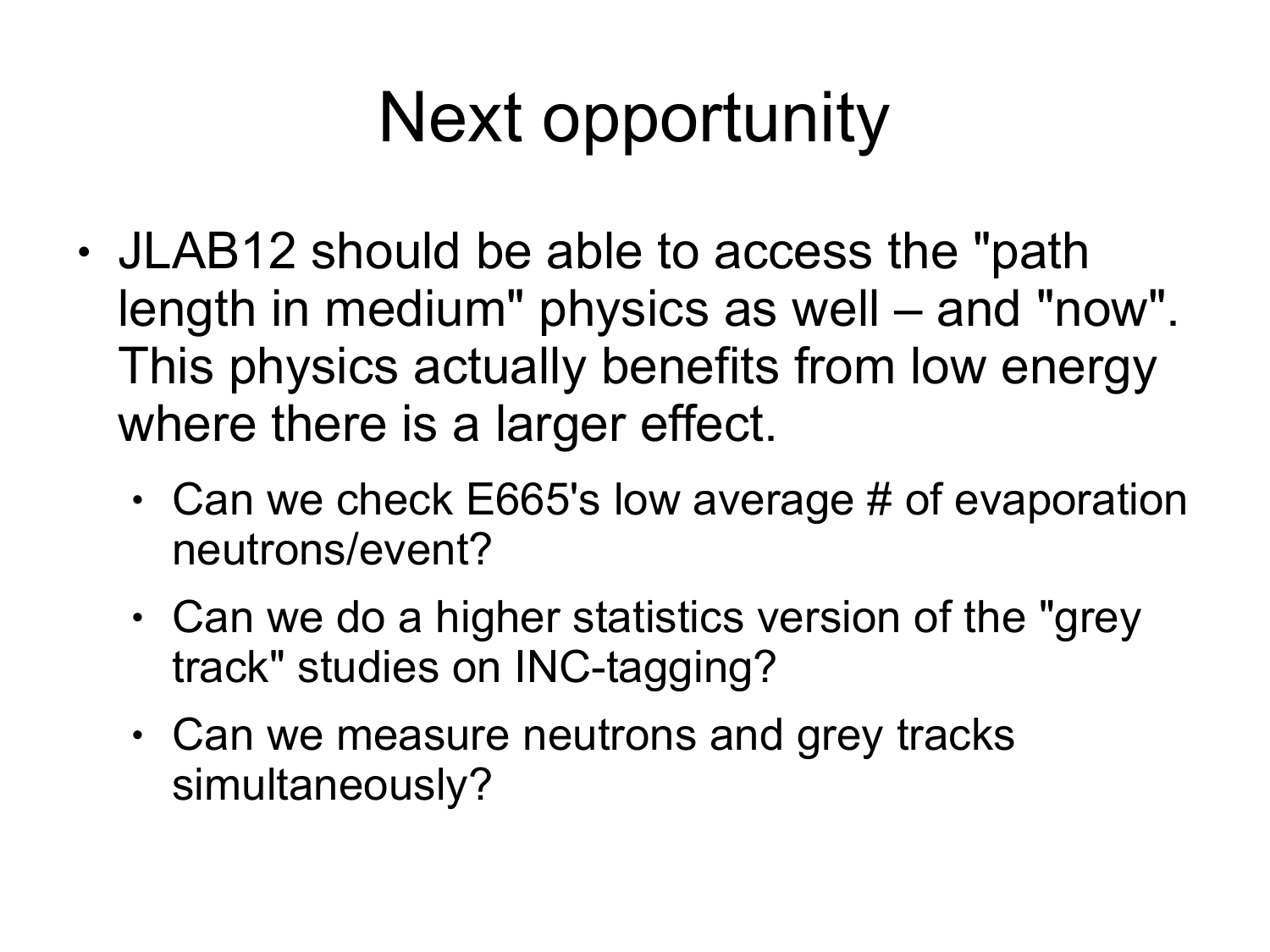### Milestones

- $\cdot$  3/2017
	- Install, adapt, validate model codes (DPMJetHybrid & Sartre), including possible new partial Sartre grid.
	- Interface with JLAB detector model.
	- Identify best state of art A-scan based saturation study for implementation in year 2 geometry tagging.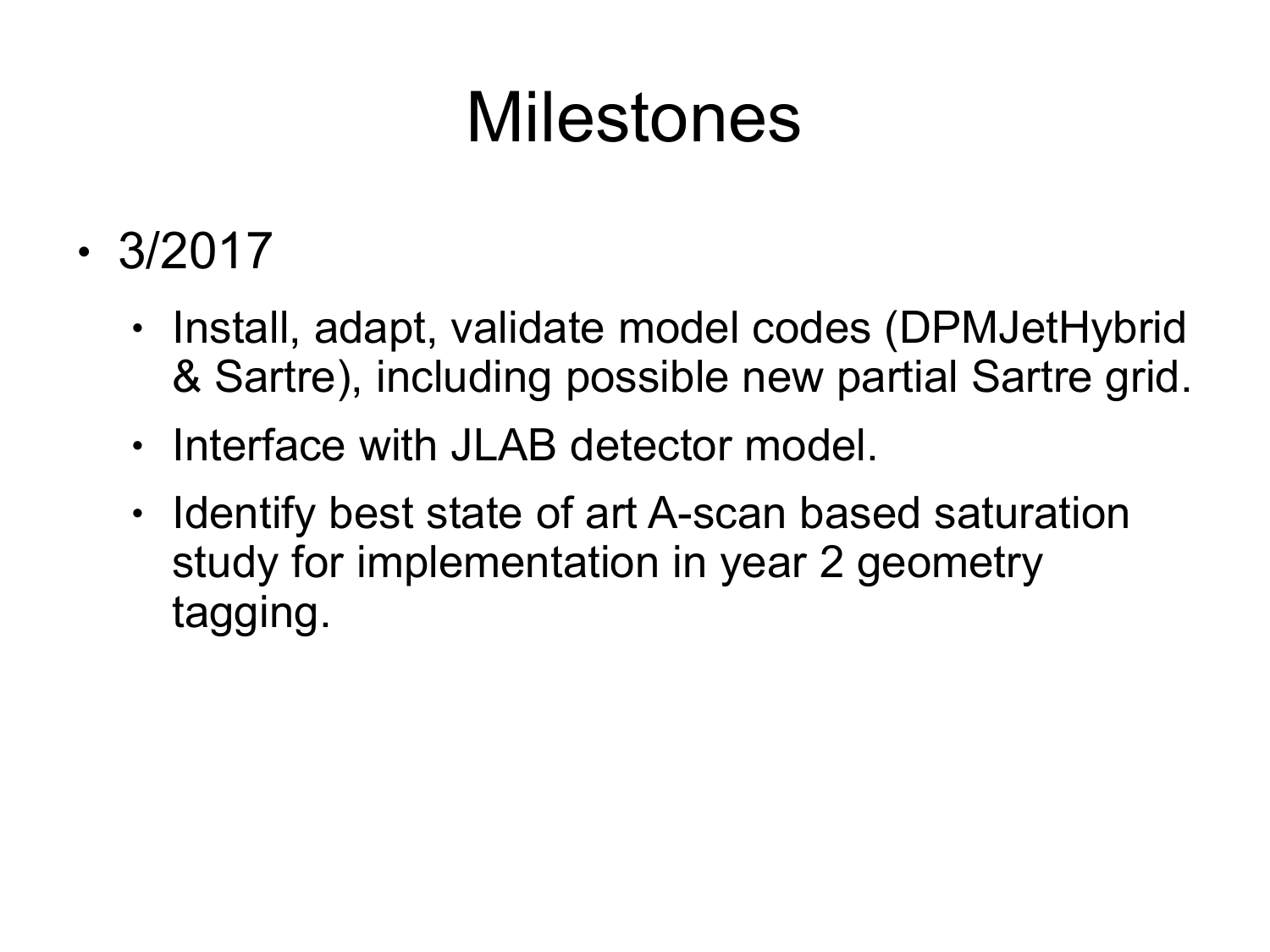### Milestones

- $\cdot$  9/2017
	- Parton propagation studies for JLEIC
	- Coherent diffraction tagging purity/efficiency & gluon saturation physics
	- Incoherent diffraction ratio and saturation.